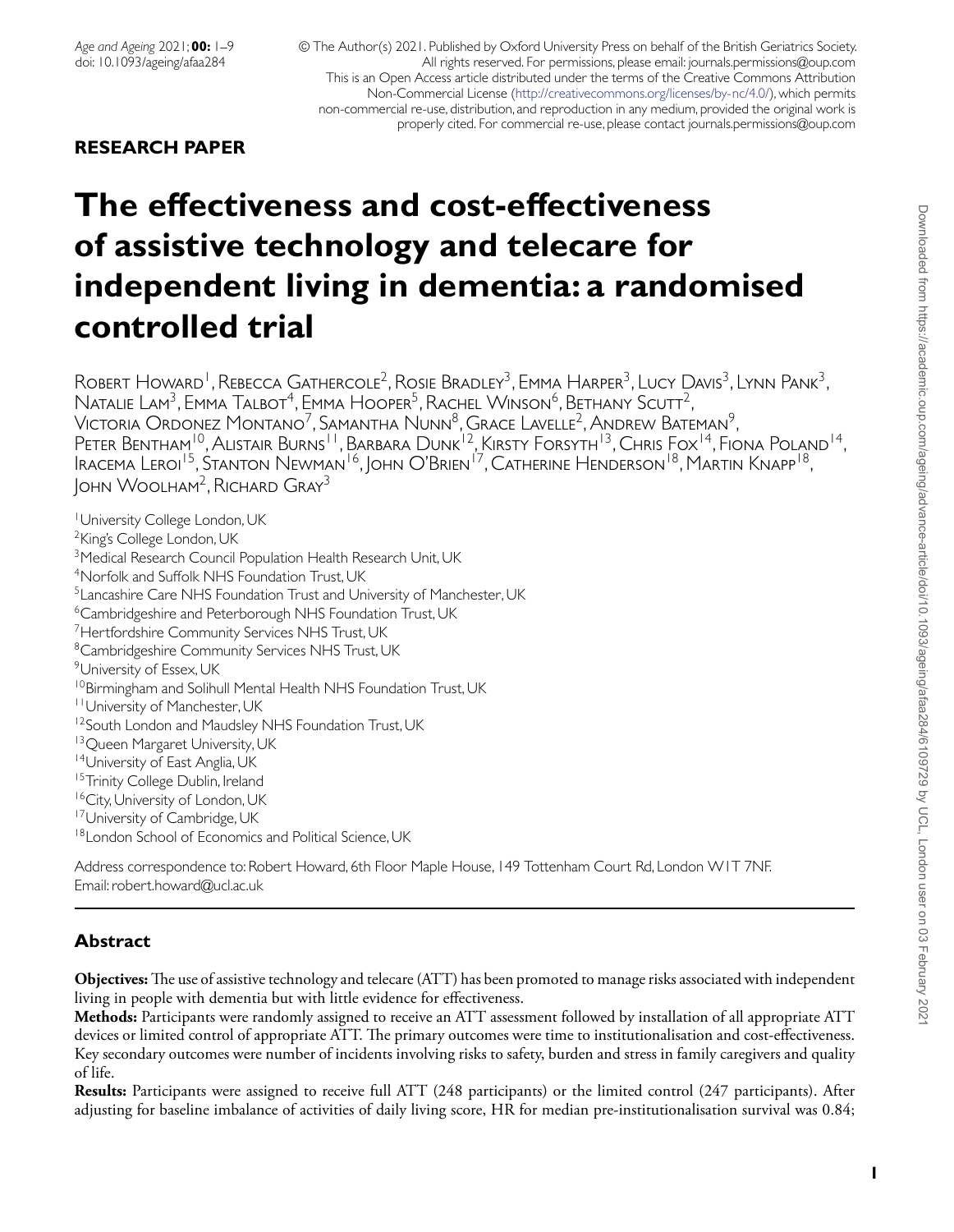## **R. Howard** *et al***.**

95% CI, 0.63 to 1.12;  $P = 0.20$ . There were no significant differences between arms in health and social care (mean -£909; 95% CI, -£5,336 to £3,345, *P* = 0.678) and societal costs (mean -£3,545; 95% CI, -£13,914 to £6,581, *P* = 0.499). ATT group members had reduced participant-rated quality-adjusted life years (QALYs) at 104 weeks (mean − 0.105; 95% CI,  $-0.204$  to  $-0.007$ ,  $P = 0.037$ ) but did not differ in QALYs derived from proxy-reported EQ-5D.

**Discussion:** Fidelity of the intervention was low in terms of matching ATT assessment, recommendations and installation. This, however, reflects current practice within adult social care in England.

**Conclusions:** Time living independently outside a care home was not significantly longer in participants who received full ATT and ATT was not cost-effective. Participants with full ATT attained fewer QALYs based on participant-reported EQ-5D than controls at 104 weeks.

**Keywords:** assistive technology, telecare, dementia, social care, independent living, older people

#### **Key Points**

- There have been no large clinical trials of the clinical and cost-effectiveness and safety of assistive technology and telecare (ATT).
- In this randomised clinical trial (RCT) of 495 people comparing those with ATT to the control, the adjusted hazard ratio was 0.84, which was not significant.
- The study suggests that ATT does not enable people with dementia to maintain safe independent living for longer in their homes.

#### **Introduction**

Dementia represents a major and growing challenge for patients, their families, health and social care systems and society as a whole. In 2016, the global number of dementia cases was 43.8 million [\[1\]](#page-7-0) and annual global costs of dementia (mostly from informal and social care) could grow to \$2 trillion by 2030 [\[2\]](#page-7-1). Dementia is also the most common single reason for care home entry [\[3\]](#page-7-2), as progression of cognitive and functional impairment and the expression of risky behaviours undermine ability to live independently with safety. Quality of life for people with dementia worsens following care home placement [\[4\]](#page-7-3). Maximising the time people with dementia can spend in their own homes represents the most economically efficient long-term care model [\[5\]](#page-7-4) and has become the stated policy in many care systems, including in the UK [\[6\]](#page-7-5).

Assistive technology (AT) refers to electronic or mechanical devices that can support independence and improve quality of life by assisting with daily living activities, reducing harmful risks and improving communication. Devices used in dementia care can be broadly categorised as reminder or prompting devices, monitors and detectors to support safety, safer walking technologies, communication devices and devices to support use of leisure activities [\[7\]](#page-7-6). Telecare uses a combination of monitored alarms, sensors and other equipment to help people live independently [\[8\]](#page-7-7). Largely on the basis of data from uncontrolled project evaluations [\[9\]](#page-7-8), assistive technology and telecare (ATT) has been promoted to support people with dementia to live independently [\[8\]](#page-7-7). The Whole Systems Demonstrator included a large randomised clinical trial (RCT) of telecare in the UK and found no overall reduction in people having to move into care homes, although people with dementia were not specifically recruited to the trial [\[10\]](#page-7-9). Meta-analysis of two small and short randomised controlled trials in people with dementia found no significant delay of care home entry with ATT [\[11\]](#page-7-10).

We carried out a pragmatic RCT, Assistive Technology and Telecare to maintain Independent Living At home in people with dementia (ATTILA trial), to test the clinical and cost-effectiveness of ATT in supporting people with dementia to continue to live safely within their own homes.

#### **Methods**

#### **Patients and procedures**

Participants were people diagnosed with dementia or cognitive difficulties sufficient to suggest dementia, who met English Social Services' eligibility criteria for Fair Access to Care Services and were consequently entitled to receive services [\[12\]](#page-7-11), were living in the community (including sheltered/supported and very sheltered/supported accommodation) within 11 local authority areas in England, and had a working telephone line. Exclusion criteria were: current receipt of an ATT intervention, previous unsuccessful installation of ATT and an identified urgent need for a home care package. Informed written consent was obtained from participants and from caregivers who provided data.

#### **Trial design**

The trial compared outcomes in participants randomised, on a one-to-one allocation, to receive: (1) an ATT needs assessment, followed by installation of indicated ATT devices and response services (ATT Intervention), or (2) ATT needs assessment, followed by installation restricted to only smoke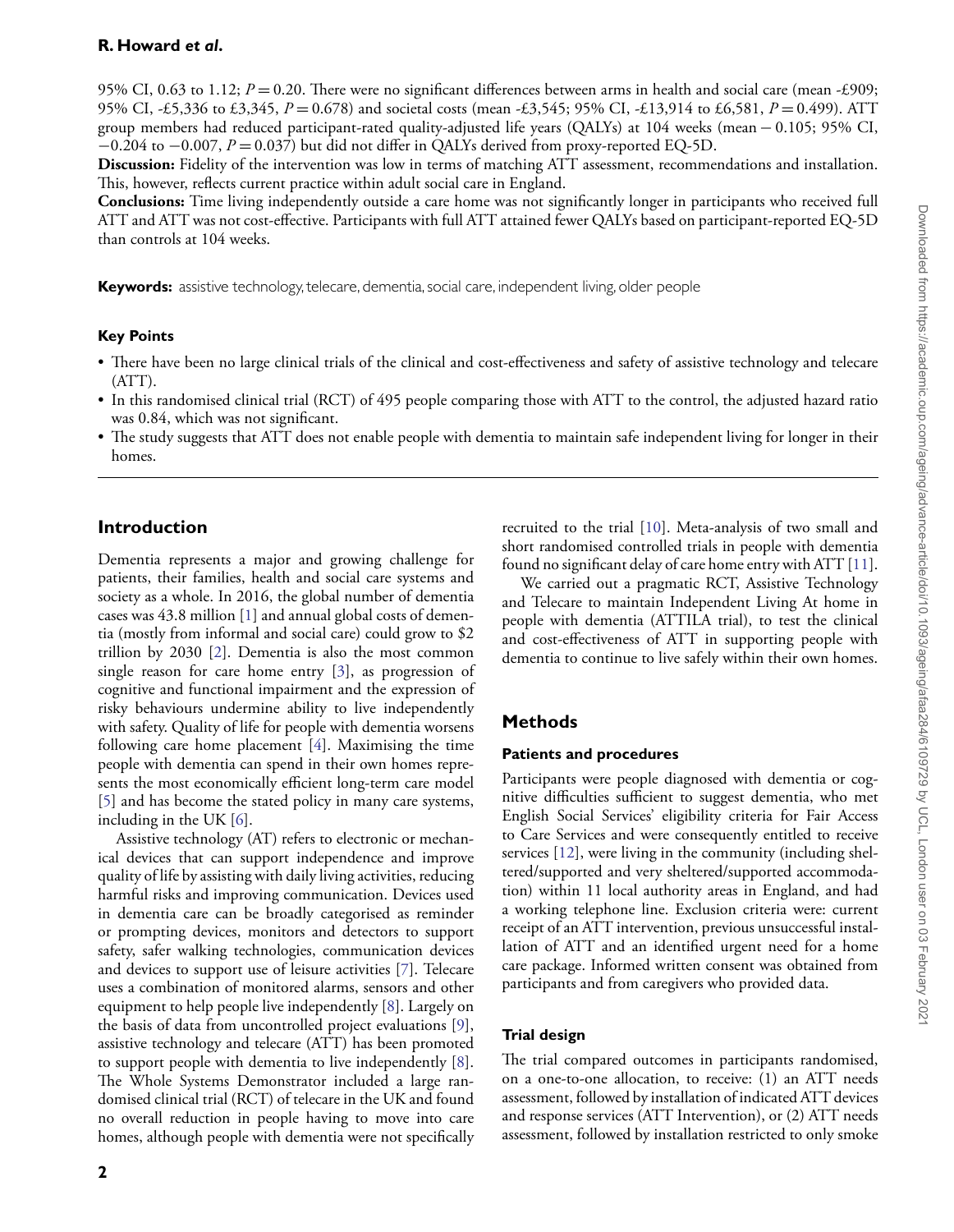and carbon monoxide detectors and a pendant alarm, if indicated (ATT Control) [Table 1.](#page-3-0) Co-primary outcomes were time to residential care entry and cost-effectiveness [\[13\]](#page-7-12). Secondary outcome measures included burden and quality of life in unpaid carers, the number and severity of serious adverse events and data on acceptability, applicability and reliability of ATT packages.

The study was approved by the UK National Health Service Health Research Authority National Research Ethics Committee (Reference 12/LO/186) and was registered (ISRCTN86537017).

#### **Trial end-points and assessments**

*Time in days from randomisation to institutionalisation* was defined as time to permanent transition from living in participant's own home to a nursing or residential care home or admission to an acute care facility that resulted in permanent move into a residential care or nursing home. *Cost-effectiveness:* We examined the incremental cost of community-based support: per institutional day avoided (days to institutionalisation), per quality-adjusted life year (QALY) lived in the community and per minimum clinically important difference (of 0.074) in the EQ-5D index [\[14\]](#page-7-13). EQ-5D index scores (utilities) were available from both participant and caregivers. Analyses took a health and social care perspective and a societal perspective (costs to participant and caregiver, including out-of-pocket payments for home adaptations, ADL equipment, travel to appointments and opportunity costs of providing unpaid care).

Secondary trial outcome assessments included the Bristol Activities of Daily Living Scale (BADLS) [\[15\]](#page-7-14), Standardised Mini-Mental State Examination (SMMSE) [\[16\]](#page-7-15) and Model of Human Occupation Screening Tool (MOHOST) [\[17\]](#page-7-16) at baseline. Additional outcome measures were participant's quality of life measured with the EuroQol EQ-5D-5L [\[14\]](#page-7-13) and unpaid caregiver outcome measures including the Zarit Burden Inventory [\[18\]](#page-7-17), the Centre for Epidemiological Studies Depression Scale [\[19\]](#page-7-18), the State Trait Anxiety Inventory [\[20\]](#page-7-19), the Short Form Health Survey [\[21\]](#page-7-20) and the Carer Technology Acceptance Questionnaire [\[22\]](#page-8-0).

#### **Statistical analyses**

Analyses were by intention to treat, with all randomised participants included in the comparison and analysed according to their randomised allocation, including those who discontinued the trial. *Time to institutionalisation* was compared between intervention and control arms using survival analysis methods. Kaplan–Meier survival curves were created for graphical representation of the time to event comparisons. Statistical significance was determined by the log rank test. Analyses included all events, even those occurring after 2 years. Participants who died, withdrew from followup or were lost to follow-up were censored at the date of withdrawal from the study. Continuous outcome measures

were analysed using repeated measures regression techniques to maximise statistical power.

#### *Costs and cost-effectiveness analyses*

Costs were calculated on the basis of caregiver-reported service use over the prior 3 months at baseline, 12, 24, 52 and 104 weeks, attaching nationally applicable unit cost measures to health and social care use for each participant using the Client Service Receipt Inventory (CSRI) [\[23\]](#page-8-1). The costs of the intervention were calculated drawing on information from key informant interviews, nationally applicable unit costs and price information from procurement frameworks provided by the Northern Housing Consortium [\[24\]](#page-8-2). Costs and days in the community were discounted at 3.5% annually [\[25\]](#page-8-3). Mixed effects linear difference-indifference models compared the between-group difference in EQ-5D scores [\[26,](#page-8-4) [27\]](#page-8-5) and average 3-month costs over the follow-up relative to baseline. Analyses of days lived in the community, QALY, total health and social care costs and total societal costs combined group-level estimates from different models (gamma generalised linear model with a square root link for costs, with inverse-probability weights derived from parametric models, [\[28,](#page-8-6) [29,](#page-8-7) [30\]](#page-8-8) Weibull accelerated failure time model for days in the community, groupmean utilities to calculate QALY by the integrated quality survival product method) [\[30](#page-8-8)[,31\]](#page-8-9). Bootstrap standard errors of the estimates of costs, QALY and days in the community (based on 25,000 replications) and of costs and the EQ-5D index (based on 5,000 replications were produced). Costeffectiveness acceptability curves (CEACs) were constructed from bootstrapped estimates to depict the probability of cost-effectiveness at a series of threshold willingness to pay for an incremental effect, ranging from £0 to £50,000. This range included the National Institute for Health and Care Excellence (NICE) threshold of between £20,000 and £30,000 per QALY.

*Sample size estimations* were based on the observation that 50% of participants with a BADLS score of *>*15 would be expected to have entered residential care after 24 months [\[32\]](#page-8-10), so that a 30% reduction in the institutionalisation rate from 50% to 35% would require involvement of 500 participants, allowing for 10% attrition due to death whilst still community resident. This would equate to an average of 55 days of longer independent home life for participants receiving the intervention.

#### **Patient and public involvement**

The study was supported by Alzheimer's Society Research Network volunteers, who were past or current family caregivers of a person with dementia, and who partnered with us in the study design, the wording of information materials and consent documentation and were members of the Trial Steering Group. At the end of the trial they commented on the findings and contributed to dissemination.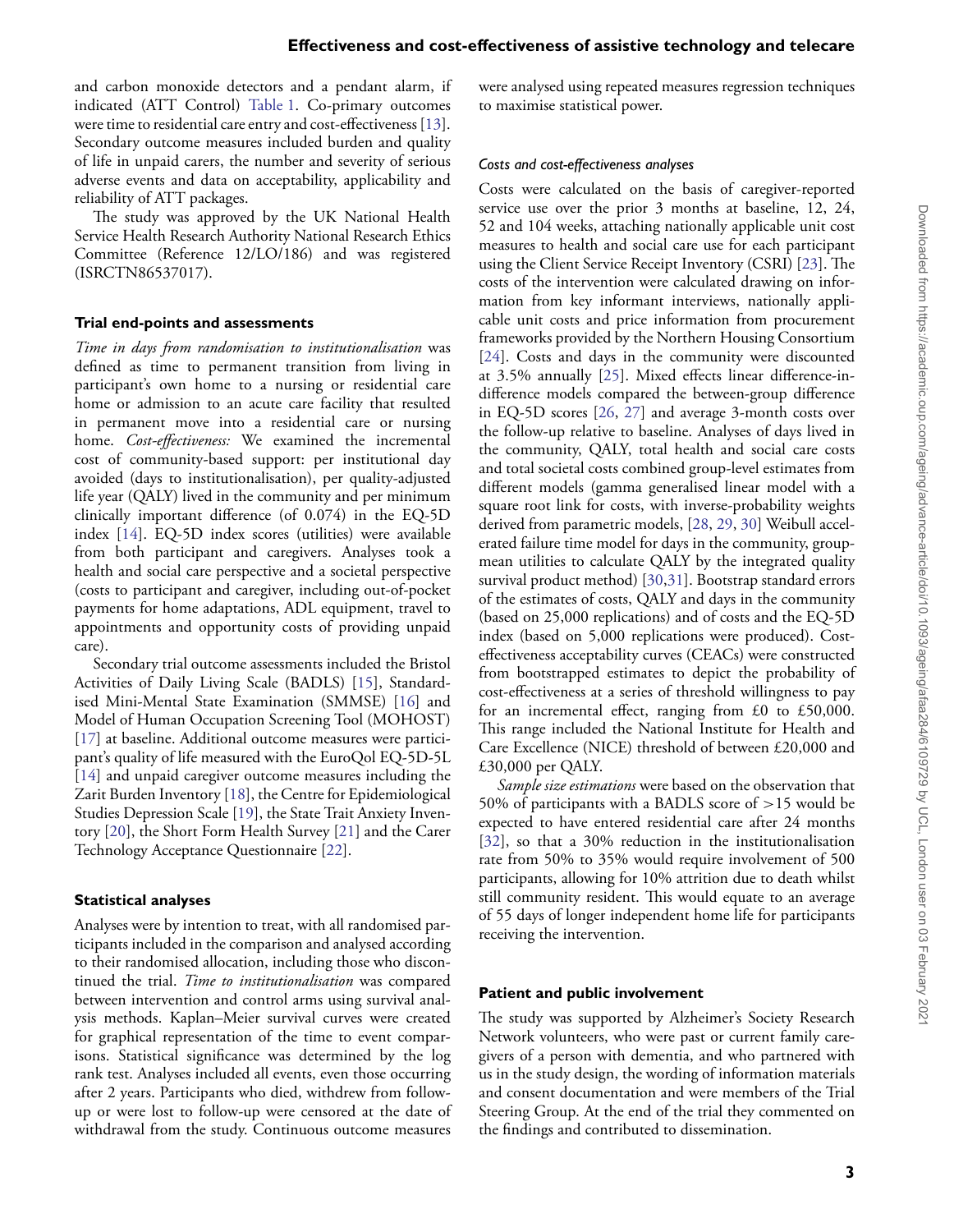## **R. Howard** *et al***.**

<span id="page-3-0"></span>

|  |  |  | <b>Table 1.</b> ATT installations 12-104 weeks (for intervention arm only) |  |
|--|--|--|----------------------------------------------------------------------------|--|
|--|--|--|----------------------------------------------------------------------------|--|

|                                   | 12 weeks      | 24 weeks     | 52 weeks     | 104 weeks   | Total (12–104 weeks) |
|-----------------------------------|---------------|--------------|--------------|-------------|----------------------|
| Intervention technology installed |               |              |              |             |                      |
| Reminder/Prompting                | 116/580 (20%) | 18/124 (15%) | $9/87(10\%)$ | 17/97 (18%) | 160/888 (18%)        |
| Safety                            | 220/580 (38%) | 45/124 (36%) | 30/87 (35%)  | 43/97 (44%) | 338/888 (38%)        |
| Communication                     | $8/580(1\%)$  | $1/124(0\%)$ | 2/87(2%)     | 1/97(1%)    | 12/888 (2%)          |
| Support leisure time              | $1/580(0\%)$  | 2/124(2%)    | 1/87(1%)     | $0/97(0\%)$ | $4/888(0\%)$         |
| Any other devices                 | $0/580(0\%)$  | $0/124(0\%)$ | $0/87(0\%)$  | $0/97(0\%)$ | $0/888(0\%)$         |
| Total installed                   | 580           | 124          | 87           | 97          | 888                  |
| Total installed                   | 580           | 124          | 87           | 97          | 888                  |

#### <span id="page-3-1"></span>**Table 2**. Baseline characteristics

|                                     |                      | Intervention $N = 248$ | Control $N = 247$ |
|-------------------------------------|----------------------|------------------------|-------------------|
| Age                                 | <65                  | 11(4%)                 | 4(2%)             |
|                                     | $65 - 80$            | 89 (36%)               | 93 (38%)          |
|                                     | $80+$                | 148 (60%)              | 150 (61%)         |
| Age                                 | Mean (SD)            | 81.0(8.2)              | 80.8 (7.4)        |
| Gender                              | Male                 | $102(41\%)$            | 103 (42%)         |
|                                     | Female               | 146 (59%)              | 144 (58%)         |
| Risk of wandering/leaving home      | Low                  | 178 (72%)              | 180 (73%)         |
| inappropriately                     | Medium               | 52 (21%)               | 48 (19%)          |
|                                     | High                 | 18 (7%)                | 19(8%)            |
| Safety risks within home identified | Low                  | 125 (50%)              | 124 (50%)         |
|                                     | Medium               | 104 (42%)              | 101(41%)          |
|                                     | High                 | 19(8%)                 | 22 (9%)           |
| Level of caregiver support          | Live in              | 119 (48%)              | 121 (49%)         |
|                                     | Once daily           | 60 (24%)               | 61 (25%)          |
|                                     | Less than once daily | 69 (28%)               | 65 (26%)          |
| SMMSE Score*                        | $0 - 9$              | 23 (10%)               | 34 (15%)          |
|                                     | $10 - 19$            | 79 (36%)               | 96 (43%)          |
|                                     | $20 - 25$            | 87 (39%)               | 74 (33%)          |
|                                     | $26 - 30$            | 32 (14%)               | 19 (9%)           |
| <b>SMMSE</b> Score                  | Mean (SD)            | 18.7(6.6)              | 16.9(6.9)         |
| <b>BADLS</b> Score**                | $0 - 4$              | 17(7%)                 | 10(4%)            |
|                                     | $5 - 14$             | 72 (31%)               | 64 (28%)          |
|                                     | $15 - 29$            | 95 (41%)               | 102 (45%)         |
|                                     | $30+$                | 46 (20%)               | 49 (22%)          |
| <b>BADLS</b> Score                  | Mean (SD)            | 19.5(11.3)             | 20.4(10.9)        |

∗51 participants did not have a baseline SMMSE Score. ∗∗40 participants did not have a baseline BADLS Score.

## **Results**

Between 14 August 2013 and 26 October 2016, 495 participants were randomised from 11 recruiting sites (listed in online supplement) in England. Outcomes of Baseline structured ATT needs assessments and details of the individual ATT components that were installed in participants' homes have been previously reported [\[33\]](#page-8-11). [Appendix A1](https://academic.oup.com/ageing/article-lookup/doi/10.1093/ageing/afaa284#supplementary-data) is the Consort diagram of the flow of participants through the trial. During follow-up, 200 participants were admitted to care, 89 died, 42 withdrew from follow-up and 18 were lost to follow-up. Once a participant had entered residential care, no further outcome assessments took place.

Participant baseline demographic characteristics were balanced across arms [\(Table 2\)](#page-3-1). Participants in the ATT intervention arm, however, had higher mean sMMSE scores (18.7 versus 16.9) and lower BADLS scores (19.5 versus 20.4). A lower BADLS score indicates less impairment of activities of daily living.

#### **Time to entering care**

Comparing ATT to control, the unadjusted hazard ratio (HR) was 0.75 (95% confidence interval (CI) 0.58 to 1.01;  $P = 0.054$ ) [\(Figure 1A\)](#page-4-0). Rates of entry to care, however, were significantly affected by participants' baseline BADLS scores. Participants with a higher baseline BADLS score (indicating greater impairment of activities of daily living) were more likely to be admitted to care  $(P < 0.0001)$  [\(Appendix A2\)](https://academic.oup.com/ageing/article-lookup/doi/10.1093/ageing/afaa284#supplementary-data), and there were more participants in the intervention group with a lower baseline score [\(Table 2\)](#page-3-1). [Figure 1B](#page-4-0) is a forest plot of time to admission to care between intervention groups, split by baseline BADLS scores. When we adjusted for baseline BADLS score, there was no significant difference in time to entry to care (HR 0.84 (95% CI 0.63 to 1.12,  $P = 0.20$ ).

To determine whether ATT might have helped prevent individual entries to care, the reasons for institutionalisation have been categorised in [Appendix A3.](https://academic.oup.com/ageing/article-lookup/doi/10.1093/ageing/afaa284#supplementary-data) The most common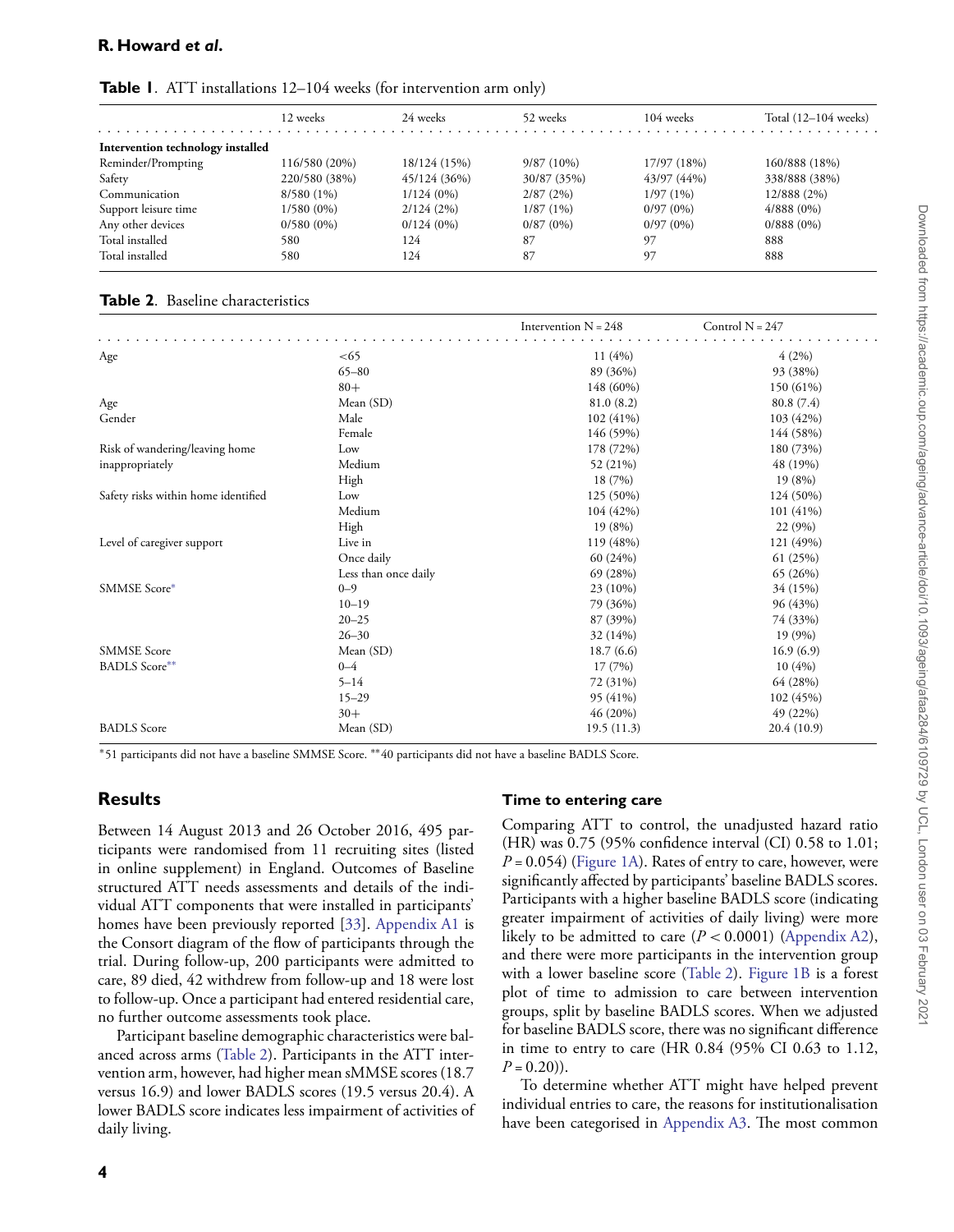



<span id="page-4-0"></span>**Figure 1**. (A) Kaplan–Meier survival curve of time to admission to care by randomised intervention unstratified. (B) Forest plot of time to admission to care by randomised intervention adjusted for baseline BADLS score.

reason for entering care was inability to perform activities of daily living, and this was reduced in the intervention group (14 versus 29;  $P = 0.016$ ). Moving to a care home because of safety concerns, which might have been expected to be reduced by ATT, was actually more common in the intervention group (12 versus 4,  $P = 0.043$ ). Wandering, a behaviour whose associated risks might be mitigated by appropriate ATT, was non-significantly reduced as a reason for entering care in the intervention group (5 versus 13;  $P = 0.054$ .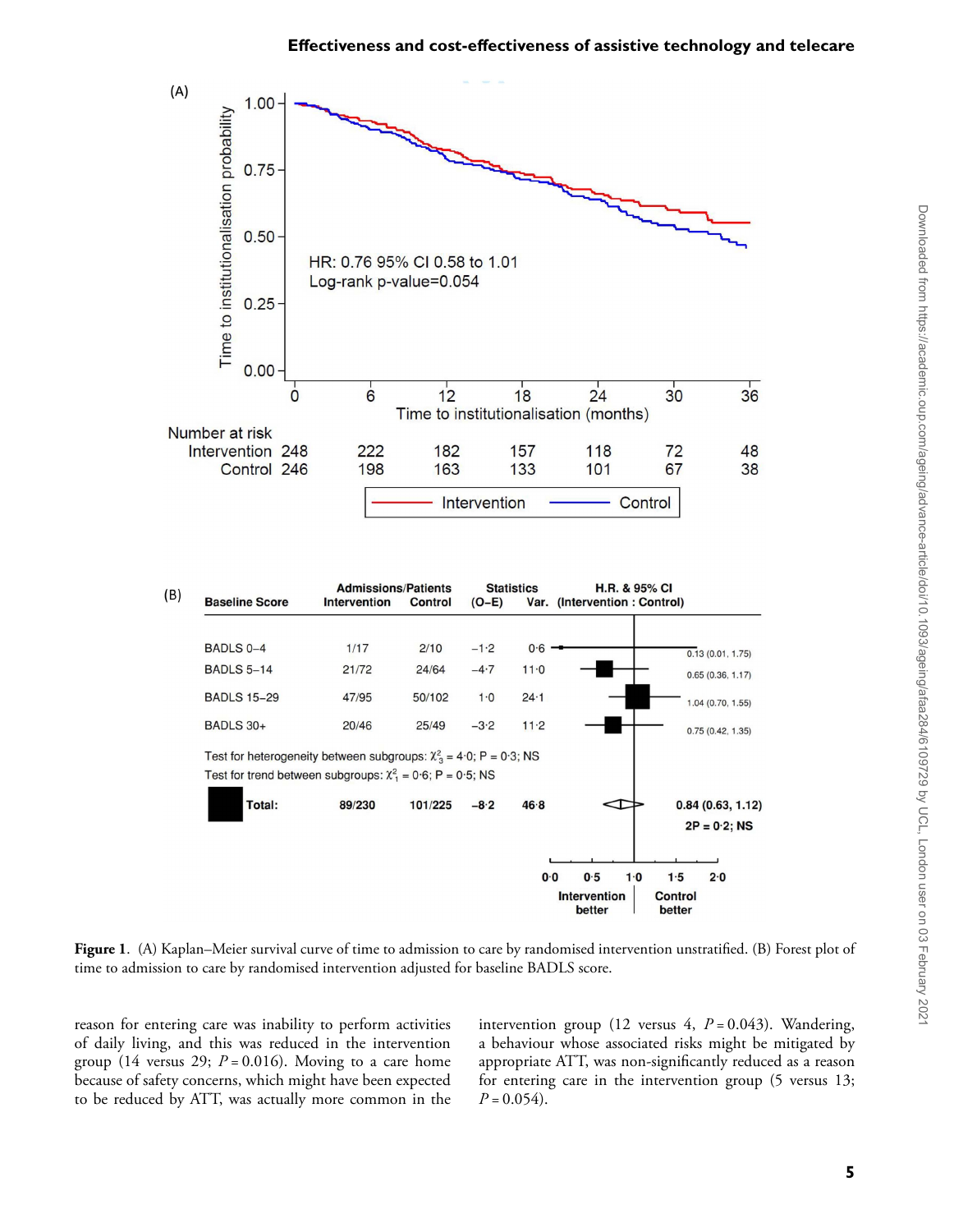## **Costs**

[Appendix A4](https://academic.oup.com/ageing/article-lookup/doi/10.1093/ageing/afaa284#supplementary-data) shows the flow of dyads participating in full cost assessments. [Appendix A5](https://academic.oup.com/ageing/article-lookup/doi/10.1093/ageing/afaa284#supplementary-data) contains descriptive demographics for the sample participating in full baseline cost assessments. [Appendices A6](https://academic.oup.com/ageing/article-lookup/doi/10.1093/ageing/afaa284#supplementary-data) and [A7](https://academic.oup.com/ageing/article-lookup/doi/10.1093/ageing/afaa284#supplementary-data) present service use and costs at each assessment point. Participants were high users of health and social care services. Use and costs increased during follow-up [\(Appendices A6](https://academic.oup.com/ageing/article-lookup/doi/10.1093/ageing/afaa284#supplementary-data) and [A7\)](https://academic.oup.com/ageing/article-lookup/doi/10.1093/ageing/afaa284#supplementary-data). Cumulative costs of the intervention and total health, social care and societal costs are presented in [Appendix A8.](https://academic.oup.com/ageing/article-lookup/doi/10.1093/ageing/afaa284#supplementary-data) ATT costs over the follow-up were modest (Intervention: £322 (SE £18); Control: £214  $(SE £16)$ ).

## **Health-related quality of life**

Raw mean participant-rated EQ-5D index scores were lower in the intervention than the control group at 52 (mean difference − 0.079, 95% CI -0.139 to −0.018, *P* = 0.011) and 104 weeks (mean difference − 0.088, 95% CI -0.169 to −0.008, *P* = 0.032) [\(Appendix A9\)](https://academic.oup.com/ageing/article-lookup/doi/10.1093/ageing/afaa284#supplementary-data).

## **Cost-effectiveness**

Based on participant-rated EQ-5D [\(Appendix A10\)](https://academic.oup.com/ageing/article-lookup/doi/10.1093/ageing/afaa284#supplementary-data), individuals in the intervention arm had significantly lower QALY at weeks 52 (mean difference − 0.044 (95% CI -0.088 to 0.000,  $P = 0.05$ )) and 104 (mean difference  $- 0.105$  (95%) CI -0.204 to −0.007, *P* = 0.037)). Allocation groups did not differ significantly in QALYs derived from proxy-reported EQ-5D at any point. There were no significant differences in 24-week, 52-week and 104-week censor-adjusted health and social care and societal costs between intervention and control participants [\(Appendix A10\)](https://academic.oup.com/ageing/article-lookup/doi/10.1093/ageing/afaa284#supplementary-data). Change in EQ-5Dparticipant and EQ-5D-proxy index scores did not differ between groups at 24, 52 or 104-weeks, nor did change in follow-up costs from baseline [\(Appendices A10–A16\)](https://academic.oup.com/ageing/article-lookup/doi/10.1093/ageing/afaa284#supplementary-data).

Point incremental cost-effectiveness ratios (ICERs) for institutionalisation-free days and for proxy-reported QALY at 104 weeks were negative. The 104-week ICER for participant-reported QALY was positive because, while costs were non-significantly lower in the intervention group, QALY were significantly lower in the intervention group. Point ICER for a minimal clinically important difference (MCID) of 0.074 [\[34](#page-8-12)[,35\]](#page-8-13) in participant-reported EQ-5D at 104 weeks was negative from either perspective because the outcome was (non-significantly) worse in the intervention group, with small positive differences in costs. Point ICER for an MCID in proxy-reported EQ-5D at 104 weeks was positive (small positive differences in outcomes and costs) from the health and social care services perspective, but negative (small positive differences in outcomes and small negative differences in costs) from the societal perspective.

CEACs for each outcome, where the point ICER was not the result of a worse outcome for the intervention group, are shown in [Appendices A17–A19.](https://academic.oup.com/ageing/article-lookup/doi/10.1093/ageing/afaa284#supplementary-data) CEACs for change in the EQ-5D-proxy (24, 52 and 104 weeks), QALYs derived from the EQ-5D-proxy (24, 52 and 104 weeks), and for days in

the community (104 weeks) reflect the sampling uncertainty in the cost and outcomes analyses and indicate that we cannot be confident at the 95% level that the ATTILA intervention was cost-effective.

Sensitivity analysis of the cost of unpaid care: valuing unpaid caregivers' time at replacement cost, more than doubled societal costs in both groups [\(Appendix A20\)](https://academic.oup.com/ageing/article-lookup/doi/10.1093/ageing/afaa284#supplementary-data), but ICERs were in line with the results of the main cost-effectiveness analyses [\(Appendix A21\)](https://academic.oup.com/ageing/article-lookup/doi/10.1093/ageing/afaa284#supplementary-data).

## **Serious adverse events**

A total of 89 participants died whilst community resident, 41 in the intervention arm and 48 in the control arm [\(Appendices A22](https://academic.oup.com/ageing/article-lookup/doi/10.1093/ageing/afaa284#supplementary-data) and [A23\)](https://academic.oup.com/ageing/article-lookup/doi/10.1093/ageing/afaa284#supplementary-data). There were no significant differences seen overall  $(P = 0.14$  [Appendix A21\)](https://academic.oup.com/ageing/article-lookup/doi/10.1093/ageing/afaa284#supplementary-data) or in the grouped categories for causes of death [\(Appendix A23\)](https://academic.oup.com/ageing/article-lookup/doi/10.1093/ageing/afaa284#supplementary-data).

Serious adverse events (SAEs) were categorised and the number of participants reporting SAEs are summarised in [Table 3.](#page-6-0) [Appendix A24](https://academic.oup.com/ageing/article-lookup/doi/10.1093/ageing/afaa284#supplementary-data) plots the number of participants experiencing each SAE type with a test of significance for differences between intervention and control arms. There was a significant reduction in participants experiencing behaviourrelated SAEs in the intervention group when compared to the control group  $(P = 0.01)$ . More participants experienced SAEs related to safety concerns in the intervention group than in the control group  $(P = 0.06)$ .

## **Discussion**

ATTILA is the first randomised controlled trial of ATT in people with dementia, which was powered to detect moderate benefits associated with the use of the technology. We found provision of home-based technology, installed following an individual needs assessment within current practice in England, had no significant effect on the time that people with dementia were able to continue to live independently in their own homes. There was no evidence of cost-effectiveness in terms of days lived in the community, impact on healthrelated quality of life or QALY based on proxy-reported EQ-5D, from the health and social care or societal perspective. The ATT intervention group attained fewer QALY, based on participant-reported EQ-5D over 104 weeks, than the control group.

Optimising the care of people with dementia within their own homes, to delay or reduce transition to alternative care settings, is preferred by people with dementia; this maintains higher quality of life [\[4,](#page-7-3) [36\]](#page-8-14), costs less [\[37\]](#page-8-15) and is a public health imperative [\[5\]](#page-7-4). A major role for ATT and robotics in augmenting human care provision in the homes of people with dementia is anticipated [\[38\]](#page-8-16), yet there are very little available data on the effectiveness, safety and costs of the technology [\[39\]](#page-8-17). Currently available technologies have focussed on monitoring well-being, safety, physical activity and social participation, but robotic devices to assist with physical care, social support and mobility, and therapeutic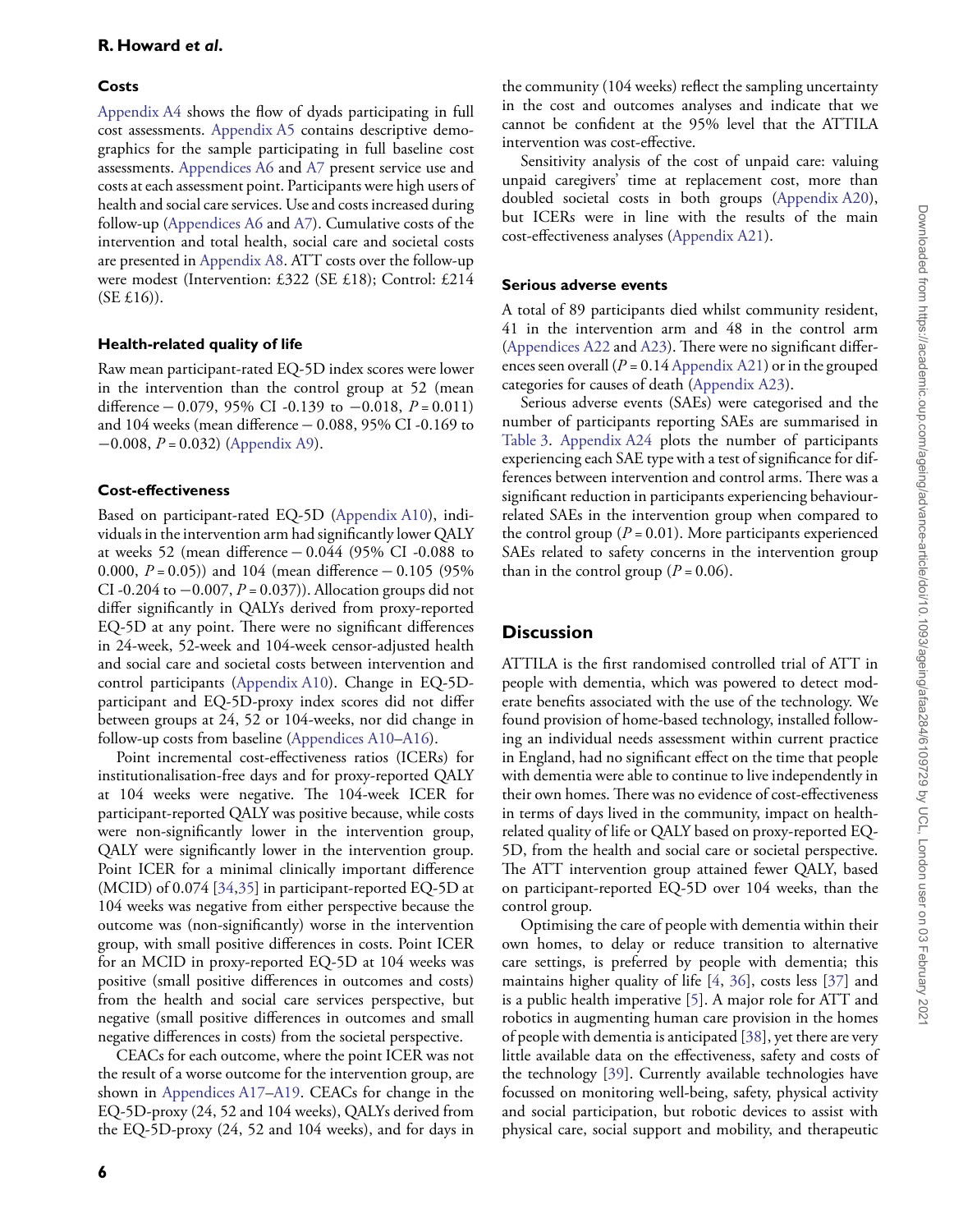| Categorised SAE           | Intervention, no. of<br>participants | Control, no. of participants | Total no. of participants | $P$ -value |
|---------------------------|--------------------------------------|------------------------------|---------------------------|------------|
| Safety concerns           | 13                                   |                              | 18                        | 0.06       |
| Wandering                 | 25                                   | 36                           | 61                        | 0.13       |
| Falls                     | 86                                   | 88                           | 174                       | 0.83       |
| Dementia progression      | 37                                   | 43                           | 80                        | 0.45       |
| Behaviour                 |                                      | 16                           | 21                        | 0.01       |
| Other medical condition   | 107                                  | 109                          | 216                       | 0.83       |
| Carer related             | 11                                   | 10                           | 21                        | 0.83       |
| Environmental/accident    | 13                                   | 15                           | 28                        | 0.69       |
| Health deterioration      |                                      |                              |                           | 0.26       |
| Other                     |                                      |                              |                           | 0.57       |
| Unknown                   | 10                                   | 16                           | 26                        | 0.22       |
| Total no. of participants | 195                                  | 201                          | 396                       | 0.45       |

<span id="page-6-0"></span>

| Table 3. SAEs categorised, P-value from Mantel-Haenszel test (ignoring time to event) |
|---------------------------------------------------------------------------------------|
|---------------------------------------------------------------------------------------|

technologies to improve social participation are also being actively marketed [\[38\]](#page-8-16).

ATTILA aimed to answer a simple but important question: would the provision of a full package of ATT increase the length of time that people with dementia were able to live safely and independently in their own homes, compared to provision of a very basic package? Whilst the results indicate that a full ATT package did not extend the time lived in the community, the planned survival analyses could not control for all the factors that might underlie the difficult decision to enter residential care. When the reasons for moving into care were compared between trial arms [\(Appendix A3\)](https://academic.oup.com/ageing/article-lookup/doi/10.1093/ageing/afaa284#supplementary-data), participants allocated to the full ATT package were less likely to move because of wandering or loss of activities of daily living function, but more likely to move because of concerns about safety at home. Although the number of participants moving for each of these reasons was small within the overall trial, differences between trial arms provide evidence that ATT may be able to reduce the risks associated with some of the common reasons for a move to care in a small number of people. It is also possible that the provision of a full ATT package leads to an increased awareness of safety concerns with consequent shortening of independent living. This could also underlie reductions in QALY based on participants' own ratings in the intervention group. Qualitative work, undertaken as part of the study, found that people with dementia and their caregivers sometimes experienced the technology as disruptive to their daily lives.

Rates of admission to care in people with Alzheimer's disease are influenced by functional ability. In our analyses, we found a highly significant effect of Baseline BADLS score on time to admission to care. Participants with a higher Baseline BADLS (indicating more impairment of function) were more likely to be admitted to care  $(P < 0.0001)$ . Unfortunately and by chance, there was an imbalance in Baseline BADLS scores between participants in the intervention and control arms. More participants in the intervention arm had lower BADLS scores (indicating less impairment of function). Consequently, we adjusted for this difference at Baseline in the primary analysis.

ATT installation to meet imposed performance targets can reduce accurate matching of technology to need, [\[40\]](#page-8-18) and the assessor's understanding of technology and need can be suboptimal [\[41\]](#page-8-19). We have reported elsewhere the outcomes of the ATTILA standardised needs assessments in terms of the ATT components that were recommended for participants, and that there was limited fidelity of technology recommendation to the ATTILA needs assessment [\[33\]](#page-8-11).This finding is a potential major limitation and the trial's negative results need to be viewed in this light. ATTILA was, however, a large and pragmatic trial, which examined the effectiveness of ATT in a real-world setting within which technology is currently deployed to support people with dementia living in their own homes. Our results are likely to be generalisable to real world settings within which ATT is used.

We recognise several limitations to generalisability of results from this study. Blinding to allocation of participants and assessors was not undertaken as this would not have been feasible and would have been a potential source of bias. Although we obtained data from caregivers, recall bias could have affected the precision and size of cost estimates. Estimation of costs in intervals not covered by the cost collection instrument assumed constant use of most services between intervals (although ED and hospital admission costs reflected use during those intervals). Participant-reported EQ-5D ratings were missing in substantial numbers at follow-up. The analyses of QALY drew on group mean utilities at each time point and did not adjust for baseline characteristics. The finding that the ATT intervention group had lower QALYs on the participant-reported EQ-5D-5L must be interpreted with caution, given the substantial rates of attrition on that measure.

Our data suggest that it would be premature to conclude that more extensive ATT systems to support independent home living for people with dementia are clinically important or cost-effective compared to more basic systems. This may be because basic ATT such as carbon monoxide and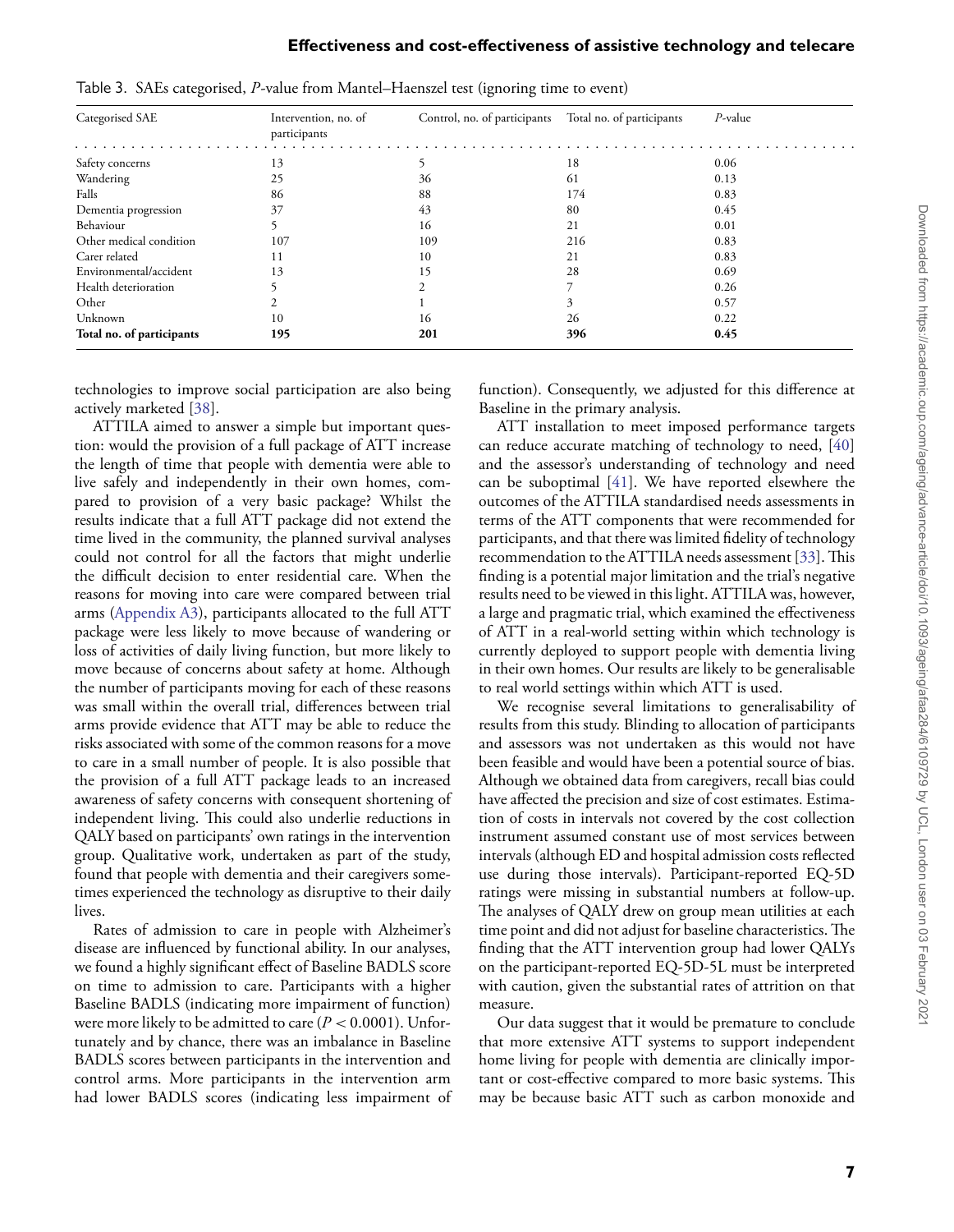pendant alarms are themselves effective in preventing harms, or because more extensive ATT systems are inadequately supported by providers, or inadequately tailored to the needs of people with dementia and their caregivers [\[33\]](#page-8-11).

**Supplementary data:** [Supplementary data](https://academic.oup.com/ageing/article-lookup/doi/10.1093/ageing/afaa284#supplementary-data) mentioned in the text are available to subscribers in *Age and Ageing* online.

**Acknowledgements:** The authors thank those who participated in the trial, and their unpaid carers, for their contribution to this research, which would not have been possible without them.

**Declaration of Conflicts of Interests:** All authors have completed the ICMJE uniform disclosure form and declare the following: all authors had financial support from NIHR HTA (Grant 10/50/02) for the submitted work; P.B. reports personal fees from TauRx Therapeutics, outside the submitted work. J.O'B. reports personal fees from TauRx, personal fees from Axon, personal fees from GE Healthcare, grants and personal fees from Avid/Lilly, personal fees from Eisai, grants from Alliance Medical, outside the submitted work; A.B. is the registered Director of a Limited company (Memory Assessment Experts (MAE), who received an honorarium for being a Consultant Editor on the International Journal of Geriatric Psychiatry, John Wiley & Sons, Inc, and reports personal fees for various lectures for occasional medical legal reports and private practice, and report writing for the DVLA; there are no other relationships or activities that could appear to have influenced the submitted work.

**Ethical Approval:** The study was approved by the NHS Health Research Authority National Research Ethics Committee (REC reference number 12/LO/1816) and is registered with the ISRCTN [\(http://www.controlled-trials.com/I](http://www.controlled-trials.com/ISRCTN86537017) [SRCTN86537017\)](http://www.controlled-trials.com/ISRCTN86537017).

**Data Sharing:** Further information on the trial design and data are available from the corresponding author on request.

**Transparency Statement:** R.H. affirms that this manuscript is an honest, accurate and transparent account of the study being reported; that no important aspects of the study have been omitted; and that any discrepancies from the study as planned have been explained. The views expressed in this publication are those of the authors and not necessarily those of the NHS, the National Institute for Health Research, or the Department of Health and Social Care.

# **References**

- <span id="page-7-0"></span>**1.** Collaborators GD. Global, regional, and national burden of Alzheimer's disease and other dementias, 1990–2016: a systematic analysis for the global burden of disease study 2016. The Lancet Neurology 2019; 18: 88–106.
- <span id="page-7-1"></span>**2.** Wimo A, Guerchet M, Ali GC *et al.* The worldwide costs of dementia 2015 and comparisons with 2010. Alzheimers Dement 2017; 13: 1–7.
- <span id="page-7-2"></span>**3.** Luppa M, Luck T, Weyerer S, Konig HH, Brahler E, Riedel-Heller SG. Prediction of institutionalization in the elderly. A systematic review. Age Ageing 2010; 39: 31–8.
- <span id="page-7-3"></span>**4.** Olsen C, Pedersen I, Bergland A *et al.* Differences in quality of life in home-dwelling persons and nursing home residents with dementia - a cross-sectional study. BMC Geriatr 2016; 16: 137.
- <span id="page-7-4"></span>**5.** Samus QM, Black BS, Bovenkamp D *et al.* Home is where the future is: the BrightFocus Foundation consensus panel on dementia care. Alzheimers Dement 2018; 14: 104–14.
- <span id="page-7-5"></span>**6.** Health, D.o. In: Health D, ed. Prime Minister's challenge on dementia 2020: Implementation plan. London: Department of Health and Social Care, 2016.
- <span id="page-7-6"></span>**7.** Fleming R, Sum S. Empirical studies on the effectiveness of assistive technology in the care of people with dementia: a systematic review. Journal of Assistive Technologies 2014; 8: 14–34.
- <span id="page-7-7"></span>**8.** Woolham J. Safe at home: the effectiveness of assistive technology in supporting the independence of people with dementia: the safe at home project. London: Hawker, 2006.
- <span id="page-7-8"></span>**9.** Health, D.o. Building Telecare in England. London: Department of Health, 2005.
- <span id="page-7-9"></span>**10.** Steventon A, Bardsley M, Billings J *et al.* Effect of telecare on use of health and social care services: findings from the whole systems demonstrator cluster randomised trial. Age Ageing 2013; 42: 501–8.
- <span id="page-7-10"></span>**11.** Brims L, Oliver K. Effectiveness of assistive technology in improving the safety of people with dementia: a systematic review and meta-analysis. Aging Ment Health 2019; 23: 942–51.
- <span id="page-7-11"></span>**12.** Health, D.o. Fair access to care services: Guidance on eligibility criteria for adult social care, London: Local Authority Circular LAC, 2002.
- <span id="page-7-12"></span>**13.** Leroi I, Woolham J, Gathercole R *et al.* Does telecare prolong community living in dementia? A study protocol for a pragmatic, randomised controlled trial. Trials 2013; 14: 349.
- <span id="page-7-13"></span>**14.** Group TE. EuroQol-a new facility for the measurement of health-related quality of life. Health Policy 1990; 16: 199–208.
- <span id="page-7-14"></span>**15.** Bucks RS, ASHWORTH DL, Wilcock GK, Siegfried K. Assessment of activities of daily living in dementia: development of the Bristol Activities of Daily Living Scale. Age Ageing 1996; 25: 113–20.
- <span id="page-7-15"></span>**16.** Molloy DW, Alemayehu E, Roberts R. Reliability of a standardized mini-mental state examination compared with the traditional mini-mental state examination. Am J Psychiatry 1991; 148: 102–5.
- <span id="page-7-16"></span>**17.** Parkinson S, Forsyth F, Kielhofner G. User's manual for the Model of Human Occupation Screening Tool (MOHOST). Chicago: University of Illinois, 2002.
- <span id="page-7-17"></span>**18.** Leggett AN, Zarit S, Taylor A, Galvin JE. Stress and burden among caregivers of patients with Lewy body dementia. Gerontologist 2010; 51: 76–85.
- <span id="page-7-18"></span>**19.** Andresen EM, Malmgren JA, Carter WB, Patrick DL. Screening for depression in well older adults: evaluation of a short form of the CES-D. Am J Prev Med 1994; 10: 77–84.
- <span id="page-7-19"></span>**20.** Marteau TM, Bekker H. The development of a six-item shortform of the state scale of the Spielberger state—trait anxiety inventory (STAI). 1992; 31: 301–6.
- <span id="page-7-20"></span>**21.** Jenkinson C, Stewart-Brown S, Petersen S, Paice C. Assessment of the SF-36 version 2 in the United Kingdom. J Epidemiol Community Health 1999; 53: 46–50.